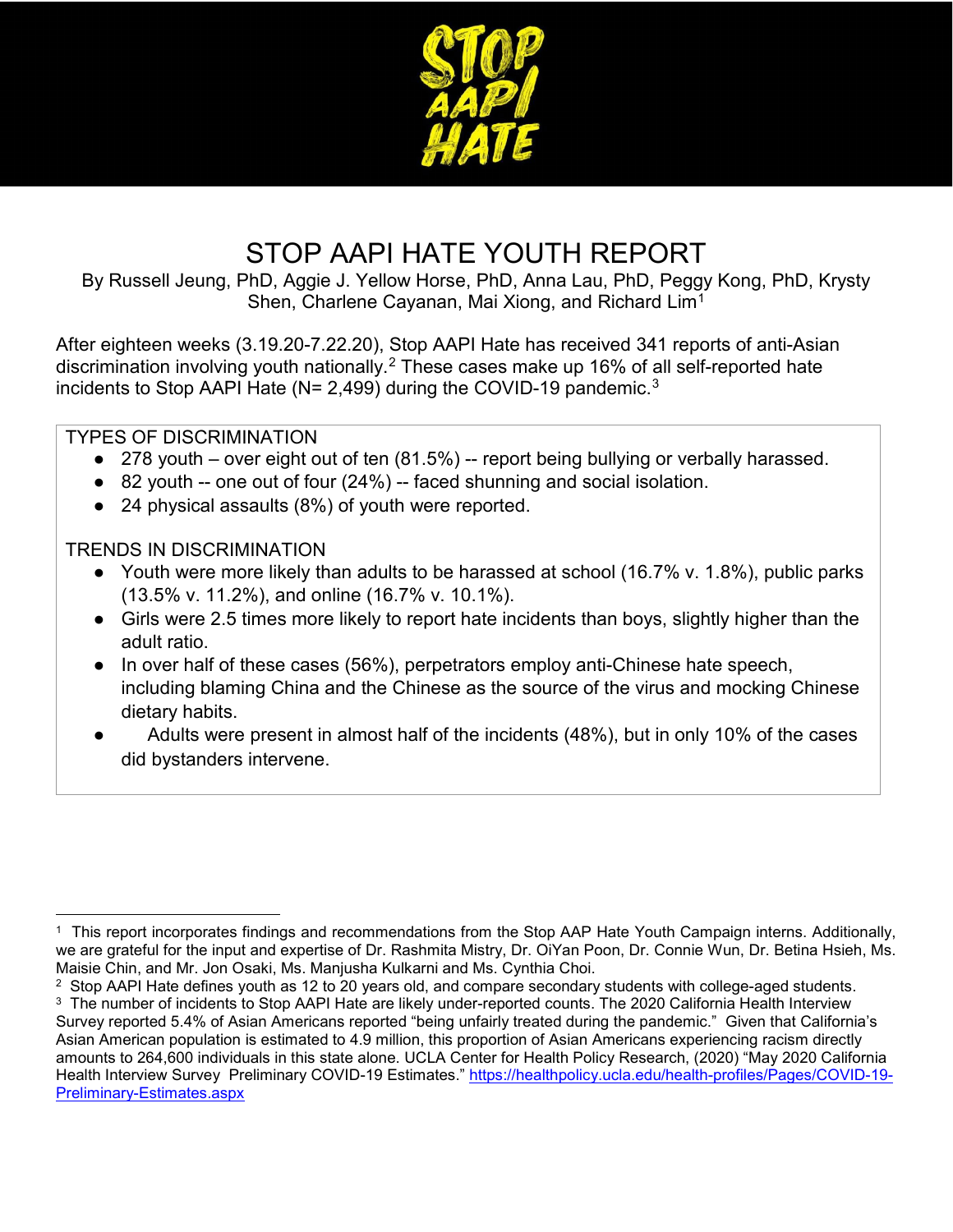

#### **BULLYING AND VERBAL HARASSMENT**

AAPI high school students are the racial group most likely to be bullied in California, especially because of their limited English proficiency, immigrant status, culture and religion.<sup>[4](#page-1-0)</sup> The COVID-19 pandemic and inflammatory political rhetoric have led to even greater verbal harassment of AAPI students both at school, in public places and online.

- In over half of the incidents (56%), perpetrators employed anti-Chinese language. This pattern demonstrates the racial animosity stoked by political rhetoric.
- In almost half of the cases (48%), multiple perpetrators attacked AAPI youth. This pattern of group bullying heightens the intimidation and trauma caused by the bullying.
- Adults were present 48% of the time, yet only in 10% of the cases did a bystander intervene. Either these adults were the perpetrators or complicit in allowing hate incidents to occur.
- In six out of ten cases, adults harassed AAPI youth. Conversely, 41% of the incidents involved youth-on-youth bullying.

#### **ONLINE BULLYING**

Teens, on average, spend 7 hours and 22 minutes a day on screen media.<sup>[5](#page-1-1)</sup> This number has likely increased during the pandemic's shelter-in-place policies. AAPI youth, therefore, became even more susceptible to cyberbullying and online harassment. They report facing discrimination online in 14% of their incidents, higher than the adult rate of 10%.

#### **AGE AND GENDER**

 $\overline{a}$ 

One of three middle and high school AAPI students reported facing shunning. They experience emotional and social isolation at higher rates than college-aged students (33.0% v. 23.1%), which has significant mental health impacts on them.

Girls were more verbally harassed than boys (71.0% v. 65.4%), as well as more likely to be coughed and spat upon (3.8% v. 2.8%). Boys are almost twice as likely to be assaulted than girls (8.4%% v. 4.6%).

<span id="page-1-0"></span><sup>4</sup> McPhillips, D. (2019). Calif. High School Students Bullied for Race/Ethnicity/Origin [Graph]. *Center For Health Journalism*. Retrieved July 30, 2020 from [https://www.centerforhealthjournalism.org/fellowships/projects/hidden-harms-racial-bullying;](https://www.centerforhealthjournalism.org/fellowships/projects/hidden-harms-racial-bullying) AAPI Bullying Prevention Task Force (2016), p. 15-16

<span id="page-1-1"></span> $^5$  Rachel Siegel, (Oct. 29, 2019) "Tweens, teens and screens: The average time kids spend watching online videos has doubled in 4 years," *Washington Post.*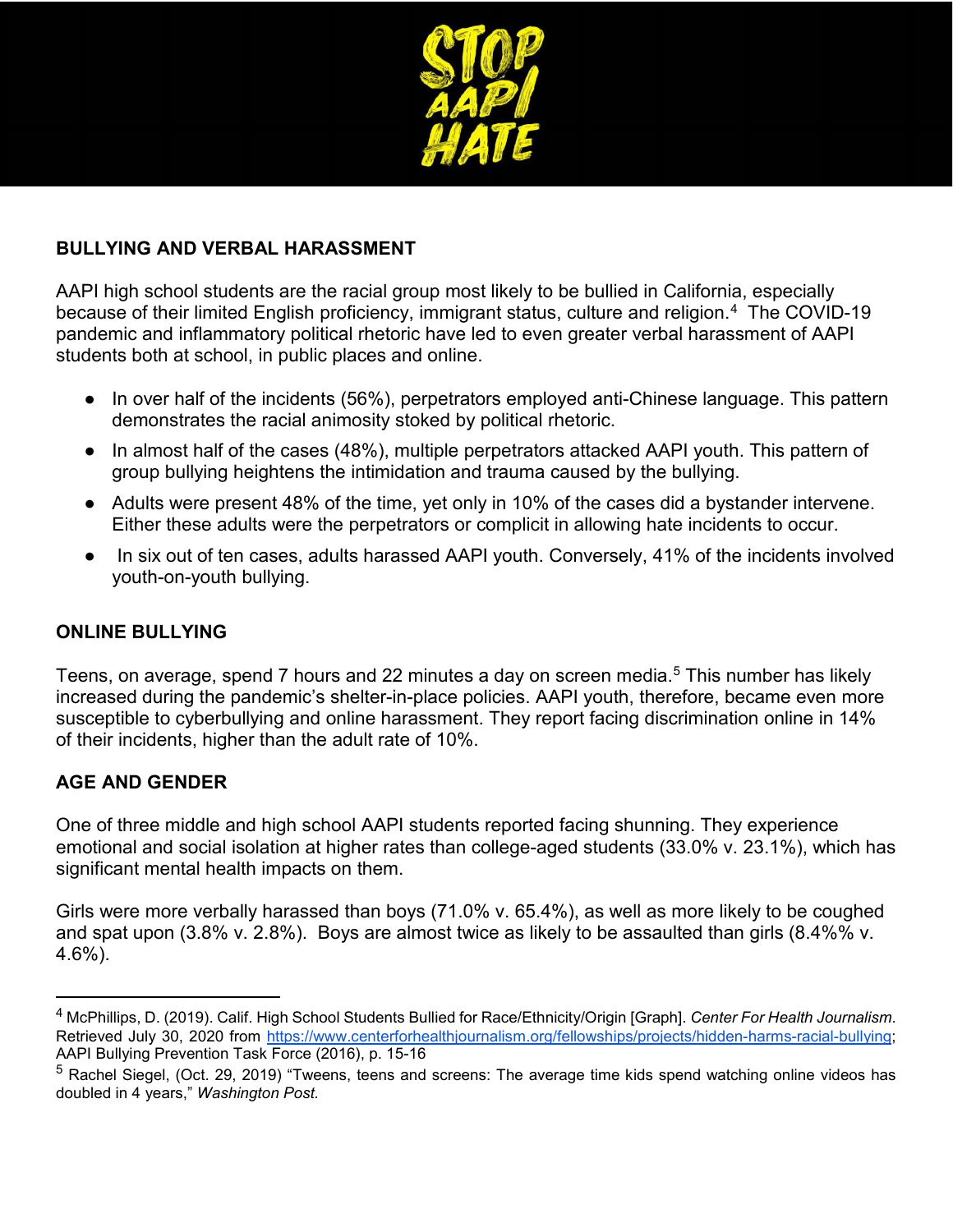

#### **RECOMMENDATIONS**

Given these incident rates and trends, Stop AAPI Hate makes the following recommendations that incorporate evidence-based best practices. These recommendations have been informed by the Stop AAPI Hate Youth Campaign's report and by input from community and research experts.

#### **1. Intervene and investigate promptly and equitably all allegations and any form of harassment, particularly that targeting female students.**

As stated, AAPI female youth report 2.4 times more than males. Following Title IX regulations that prohibits discrimination on the basis of sex in educational programs and activities, secondary schools should also protect students from harassment, intervene and investigate harassment when it occurs,  $6$  and to take steps to prevent it.<sup>[7](#page-2-1)</sup>

#### **2. Provide anti-racism training for teachers and administrators specifically addressing the current rise in anti-Asian hate and stereotypes of AAPI students. Integrate with socialemotional learning.[8](#page-2-2)**

Educator anti-bias training should address the current surge in anti-Asian American racism, especially hate speech and stigmatizing terms related to COVID-19. Educator anti-bias training should also address entrenched teacher views of Asian American achievement that

<span id="page-2-0"></span> $6$  Peterson, A., & Ortiz, O. (2015). A Better Balance: Providing Survivors of Sexual Violence with Effective Protection against Sex Discrimination through Title IX Complaints. Yale LJ, 125, 2132.

<span id="page-2-2"></span><span id="page-2-1"></span> $^7$  Kimmel, A. P. (2015). Title IX: An imperfect but vital tool to stop bullying of LGBT students. Yale LJ, 125, 2006. <sup>8</sup> Within the first year of a social-emotional curriculum, one school which had been experiencing serious disciplinary concerns, saw a 45% drop in suspensions schoolwide and a 32% decrease in disciplinary referrals. The implementation of an anti-bullying program for teachers led to a 19.6% decrease in bullying overall, and a 50% decrease in bullying amongst frequently victimized children in the last school term. Additionally, students reported participating in bullying less by 17.3%. Wagenheim, J. (2016). There's Nothing Soft About These Skills. Retrieved July 28, 2020, from [https://www.gse.harvard.edu/news/ed/16/01/theres-nothing-soft-about-these-skills;](https://www.gse.harvard.edu/news/ed/16/01/theres-nothing-soft-about-these-skills) O'Moore, A.M, & Minton, S.J. (2005, October 03). Evaluation of the effectiveness of an anti‐bullying programme in primary schools. Wiley Online Library, 31(6). Retrieved July 28, 2020, from<https://onlinelibrary.wiley.com/doi/abs/10.1002/ab.20098>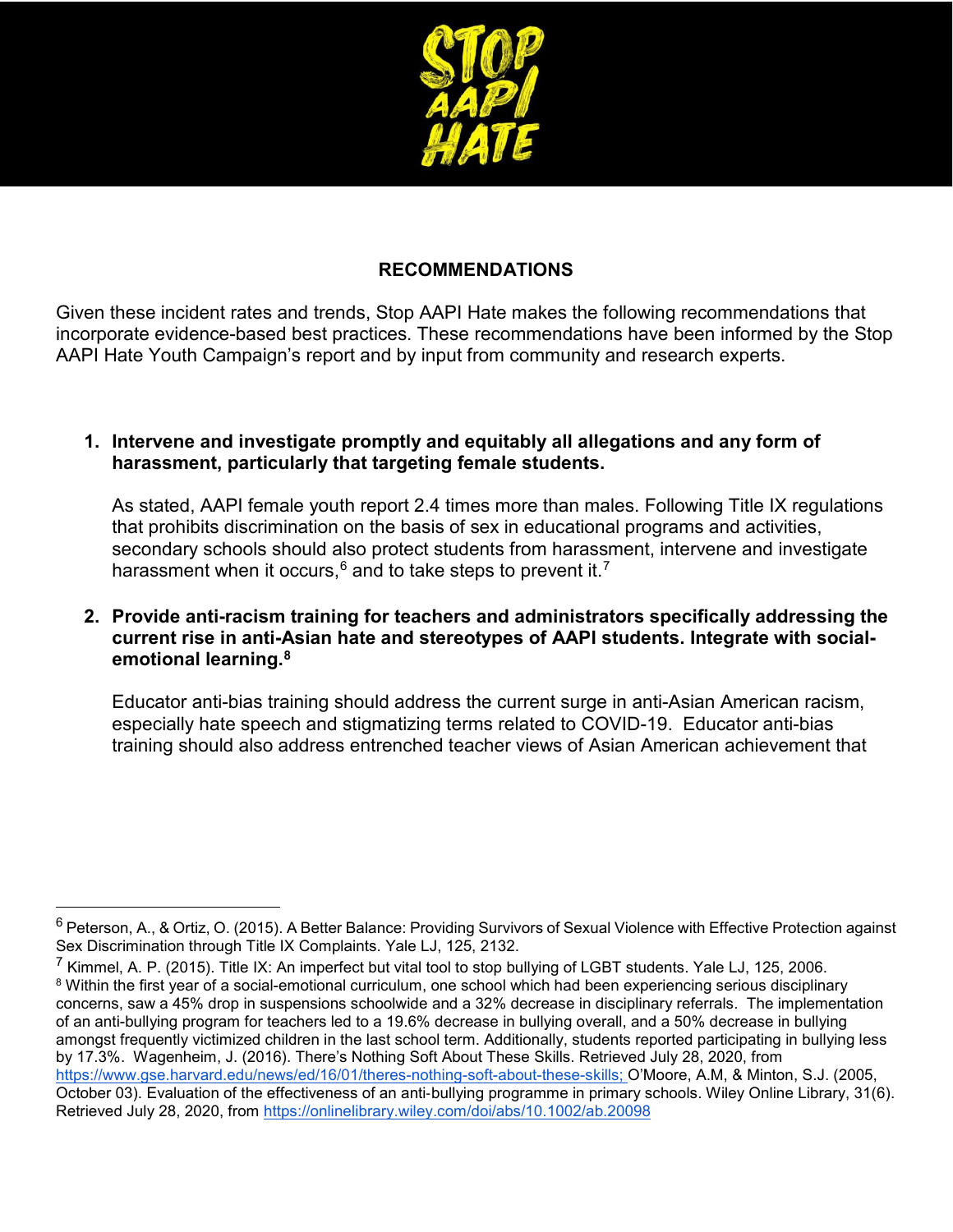

can stoke intergroup conflict among students,  $9$  constrain educational pathways,  $10$  and harm students who fall outside the expectations of the success frame.<sup>[11](#page-3-2)</sup>

#### **3. Develop school-wide anti-bullying policies, including a defined online policy,[12](#page-3-3) that encourage safe and accessible reporting systems[13](#page-3-4) and restorative justice approaches.[14](#page-3-5)**

Clear and consistent anti-harassment policies are best practices in reducing the bullying and intimidation at school sites and others.<sup>[15](#page-3-6)</sup> Reporting of online incidents to Stop AAPI Hate, for example, helps to monitor social media platforms and can help hold them accountable for users' racist practices.

Over half (63%) of teens say online bullying is a major problem and 90% of teens consider online harassment a problem that affects their peers, yet 58% of teens say teachers are doing a poor job of addressing the issue.<sup>[16](#page-3-7)</sup> Almost half of Chinese American youth (45.7%) report experiencing direct online discrimination due to COVID-19 and 76.% witness vicarious online discrimination against Chinese in general.<sup>[17](#page-3-8)</sup> Staff should acknowledge and address cyberbullying by clearly defining it and encouraging students to report perpetrators.

Schools should encourage their entire student population to report incidents of hate, including online bullying. In an online game study, players are 16.37 times more likely to report when

<span id="page-3-0"></span> $9$  Rosenbloom, S. R., & Way, N. (2004). Experiences of discrimination among African American, Asian American, and Latino adolescents in an urban high school. Youth & Society, 35(4), 420-451.

<span id="page-3-1"></span> $10$  Poon, O. (2014). " The land of opportunity doesn't apply to everyone": The immigrant experience, race, and Asian American career choices. Journal of College Student Development, 55(6), 499-514.

<span id="page-3-2"></span><sup>&</sup>lt;sup>11</sup> Lee, J., & Zhou, M. (2014). The success frame and achievement paradox: The costs and consequences for Asian Americans. Race and Social Problems, 6(1), 38-55.

<span id="page-3-3"></span> $12$  Brown, K., Jackson, M., & Cassidy, W. (2006). Cyber-bullying: Developing policy to direct responses that are equitable and effective in addressing this special form of bullying. Canadian Journal of Educational Administration and Policy, (57). <sup>13</sup> DeLara, E. W. (2012). Why Adolescents Don't Disclose Incidents of Bullying and Harassment. Journal of School Violence,

<span id="page-3-4"></span><sup>11(4), 288-305.</sup>

<span id="page-3-5"></span><sup>&</sup>lt;sup>14</sup> Soutter, A., & Mckenzie, A. (2000). The Use and Effects of Anti-Bullying and Anti-Harassment Policies in Australian Schools. School Psychology International, 21(1), 96–105. https://doi.org/10.1177/0143034300211007

<span id="page-3-6"></span><sup>15</sup> Nadia S. Ansary, Maurice J. Elias, Michael B. Greene, & Stuart Green. (2015). Best practices to address (or reduce) Bullying in schools. Phi Delta Kappan, 97(2), 30-35; Becton, J. B., Gilstrap, J. B., & Forsyth, M. (2017). Preventing and correcting workplace harassment: Guidelines for employers. Business Horizons, 60(1), 101-111.

<span id="page-3-7"></span><sup>16</sup> Anderson, M. (2018, 27 September). "A Majority of Teens Have Experienced Some Form of Cyberbullying." Pew Research Center. https://www.pewresearch.org/internet/2018/09/27/a-majority-of-teens-have-experienced-some-form-ofcyberbullying/

<span id="page-3-8"></span><sup>&</sup>lt;sup>17</sup> Cheah, C, Wang, C., Ren, H., Zong, X., Hyun, S.C. Xue X. (2020). "COVID-19 Racism and Mental Health in Chinese American Families." *Pediatrics.* 2020; doi: 10.1542/peds.2020-021816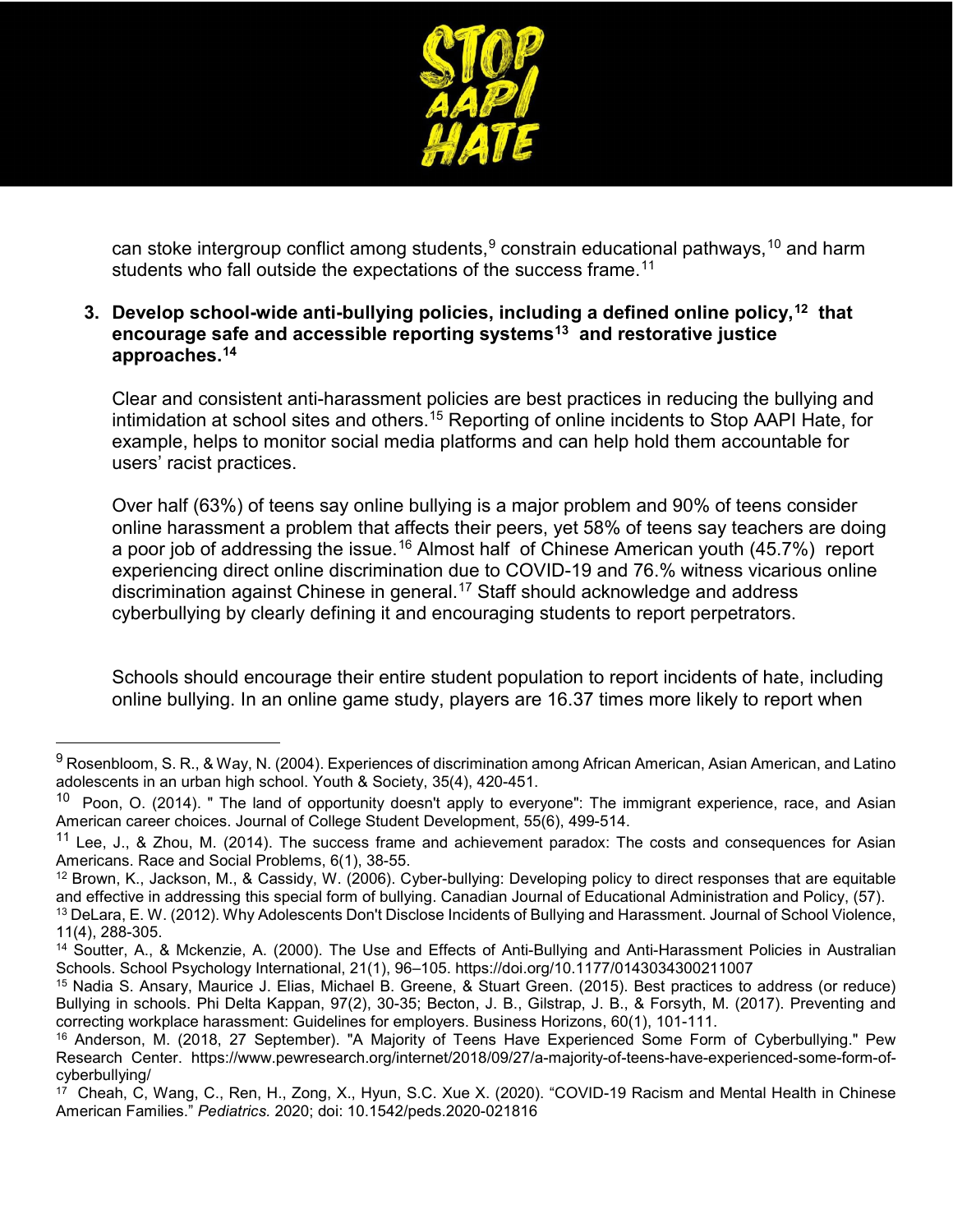

explicitly requested by other players.<sup>[18](#page-4-0)</sup> This practice increases the number of reports and flags the perpetrator for schools and online platform companies to take action.

Restorative justice is a valuable tool to prevent the disproportionate discipline and criminalization of students of color while addressing the impacts of anti-AAPI hate as it offers both parties a safe space to interact, shapes offenders' future behavior and gives victims a sense of closure.<sup>[19](#page-4-1)</sup>

**4. Implement Ethnic Studies throughout the curriculum so that students learn the historicized roots and impacts of racism, develop agency and empathy, and commit to racial solidarity and justice.**[20](#page-4-2)

Ethnic Studies in high schools have demonstrated gains in attendance, and GPAs of at-risk high school students achieved by incorporating culturally relevant pedagogy.<sup>[21](#page-4-3)</sup> Most importantly for AAPI students, it offers a sense of agency and historical contextualization of racially hostile environments.

#### **5. Provide AAPI students with culturally sustaining and responsive wellness services.**

Historically, AAPI cultures are known to minimize or stigmatize mental health, which affects AAPI students' openness to receiving professional help. It is, therefore, not surprising that among college students, only 7% of AAPIs reported seeking psychotherapy.<sup>[22](#page-4-4)</sup> Wellness staff should be required to receive culturally sustaining and responsive training to better support

<span id="page-4-0"></span> $\overline{a}$ <sup>18</sup> Kwak, H., Blackburn, J., & Han, S. (2015). "Exploring Cyberbullying and Other Toxic Behavior in Team Competition Online Games." Proceedings of the 33rd Annual ACM Conference on human factors in computing systems: 3739-3748.

<span id="page-4-1"></span><sup>&</sup>lt;sup>19</sup> Yusem, David. "Restorative Practices to Build & Maintain Positive Classroom Culture in a Virtual World." May 12, 2020. Oakland, CA. Youtube video, 53:07. [https://www.youtube.com/watch?v=OLypry6-tBU&feature=youtu.be;](https://www.youtube.com/watch?v=OLypry6-tBU&feature=youtu.be) Kidd, John and Rita Alfred. "Restorative Justice: A Working Guide for Our Schools." S*chool Health Services Coalition*. Edited by JoAnn Ugolini. Alameda County Health Services Agency. 2011. Accessed July 10, 2020. https://www.courts.ca.gov/documents/D2\_Restorative-Justice-Paper\_Alfred.pdf

<span id="page-4-2"></span> $20$  Sleeter, C. E. (2011). The academic and social value of ethnic studies.

<span id="page-4-3"></span><sup>21</sup> Brooke Donald. (January 12, 2016)."Stanford Study Suggests Academic Benefits from Ethnic Studies Courses," *Stanford News.*

<span id="page-4-4"></span> $22$  Eisenberg, D., Hunt, J., & Speer, N. (2012). Help seeking for mental health on college campuses: Review of evidence and next steps for research and practice. Harvard Review of Psychiatry, 20(4), 222–232.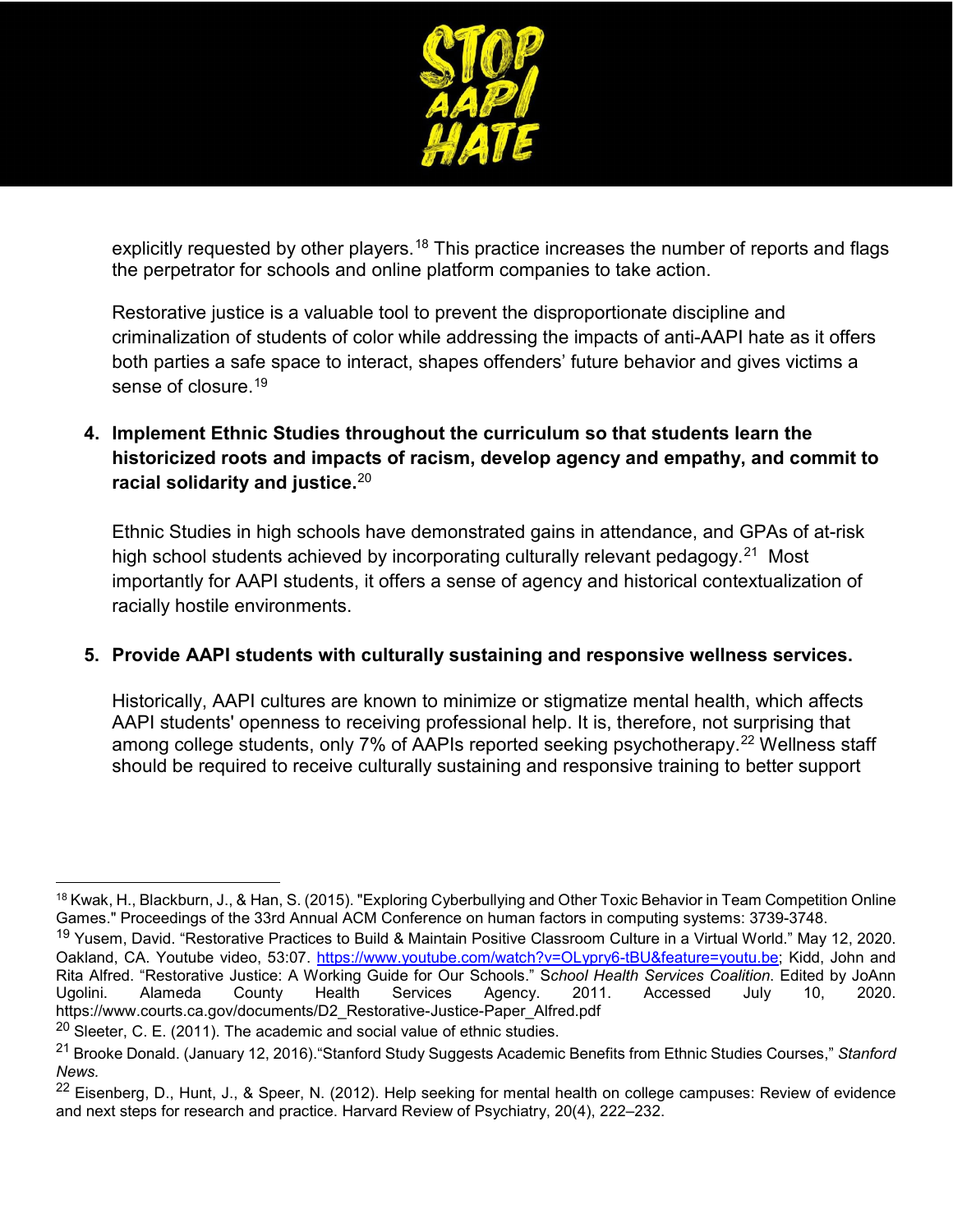

and create healing space for AAPI students.<sup>[23](#page-5-0)</sup> Mental health literacy programming for AAPI parents may be essential to encouraging acceptance of wellness services for students.<sup>[24](#page-5-1)</sup>

#### **6. Empower AAPI students through affinity groups, student coalitions, and collective action towards educational and racial equity.**

Schools should support and empower AAPI student affinity groups and coalitions of students of color. Student-led workshops involving anti-bullying practices can reduce bullying by 25 percent and a 20 percent decrease in victimization. . [25](#page-5-2)

Interventions that highlight shared experiences of discrimination among minority groups can help to promote intergroup relations and a sense of coalition and solidarity.<sup>[26](#page-5-3)</sup>

Collective action grants people personal agency in improving their lives,  $27$  and may attenuate the effects of minority stress. Activism among youth of color can provide protection and advancement from distress associated with racial discrimination experiences for some marginalized groups.[28](#page-5-5)

<span id="page-5-0"></span><sup>&</sup>lt;sup>23</sup> Michele, G., Alba, V., Lam, M., & Alvarez, A. (2010). "Mental Health" in Encyclopedia of Asian American Issues Today. Santa Barbara, CA: Greenwood Press.

<span id="page-5-1"></span><sup>&</sup>lt;sup>24</sup> Kim, J.J.\*, Kodish, T.\*, Bear, L.+, El-Hendi, T.+, Duong, J.\*, & Lau, A.S. (2018). Disparities in Follow-up Care for Asian American Youth Assessed for Suicide Risk in Schools. Asian American Journal of Psychology, 9, 308-317.

<span id="page-5-2"></span><sup>&</sup>lt;sup>25</sup> "School Based Interventions," In Building Capacity to Reduce Bullying: Workshop Summary, Institute of Medicine and National Research Council, 2014. Washington, DC: The National Academies Press. Accessed August 4, 2020. https://doi.org/10.17226/18762.

<span id="page-5-3"></span><sup>&</sup>lt;sup>26</sup> Cortland, C. I., Craig, M. A., Shapiro, J. R., Richeson, J. A., Neel, R., & Goldstein, N. J. (2017). Solidarity through shared disadvantage: Highlighting shared experiences of discrimination improves relations between stigmatized groups. *Journal of Personality and Social Psychology*, *113*(4), 547.;Craig, M. A., & Richeson, J. A. (2012). Coalition or derogation? How perceived discrimination influences intraminority intergroup relations. *Journal of personality and social psychology*, *102*(4), 759.

<span id="page-5-4"></span><sup>&</sup>lt;sup>27</sup> Friedman, C., & Leaper, C. (2010). Sexual-Minority College Women's Experiences with Discrimination: Relations with Identity and Collective Action. Psychology of Women Quarterly, 34(2), 152–164. https://doi.org/10.1111/j.1471- 6402.2010.01558.x

<span id="page-5-5"></span><sup>&</sup>lt;sup>28</sup> Hope, E. C., Velez, G., Offidani-Bertrand, C., Keels, M., & Durkee, M. I. (2018). Political activism and mental health among Black and Latinx college students. *Cultural Diversity and Ethnic Minority Psychology*, *24*(1), 26.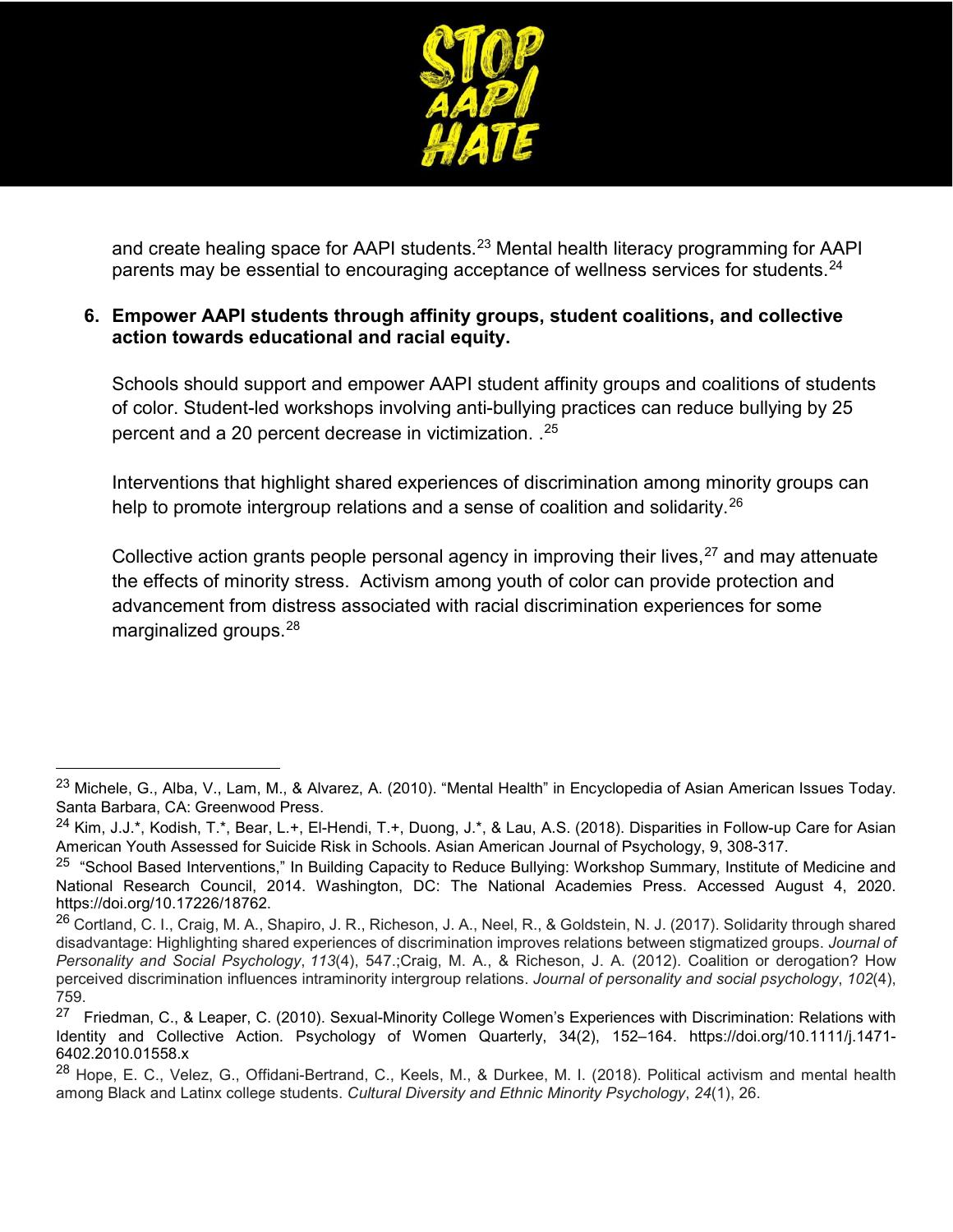

### **APPENDIX A: CHARTS AND TABLES**



|                                   | Youth |                | <b>Not Youth</b> |                | <b>Overall</b> |                |
|-----------------------------------|-------|----------------|------------------|----------------|----------------|----------------|
| <b>Type of Discrimination</b>     | Freg  | <b>Percent</b> | <b>Freq</b>      | <b>Percent</b> | <b>Freg</b>    | <b>Percent</b> |
| Verbal Harassment/Name Calling    | 278   | 81.5%          | 1,482            | 70.9%          | 1,760          | 70.4%          |
| Shunning                          | 82    | 24.0%          | 472              | 22.6%          | 554            | 22.2%          |
| <b>Physical Assault</b>           | 24    | 7.0%           | 190              | 9.1%           | 214            | 8.6%           |
| Online                            | 15    | 4.4%           | 107              | 5.1%           | 122            | 4.9%           |
| Coughed At/Spat Upon              | 13    | 3.8%           | 149              | 7.1%           | 162            | 6.5%           |
| Other                             | 13    | 3.8%           | 221              | 10.6%          | 234            | 9.4%           |
| <b>Barred from Establishment</b>  | 5     | 1.5%           | 99               | 4.7%           | 104            | 4.2%           |
| <b>Workplace Discrimination</b>   | 4     | 1.2%           | 62               | 3.0%           | 66             | 2.6%           |
| <b>Barred from Transportation</b> | 4     | 1.2%           | 22               | 1.1%           | 26             | 1.0%           |
| Vandalism/Graffiti                |       | 0.3%           | 50               | 2.4%           | 51             | 2.0%           |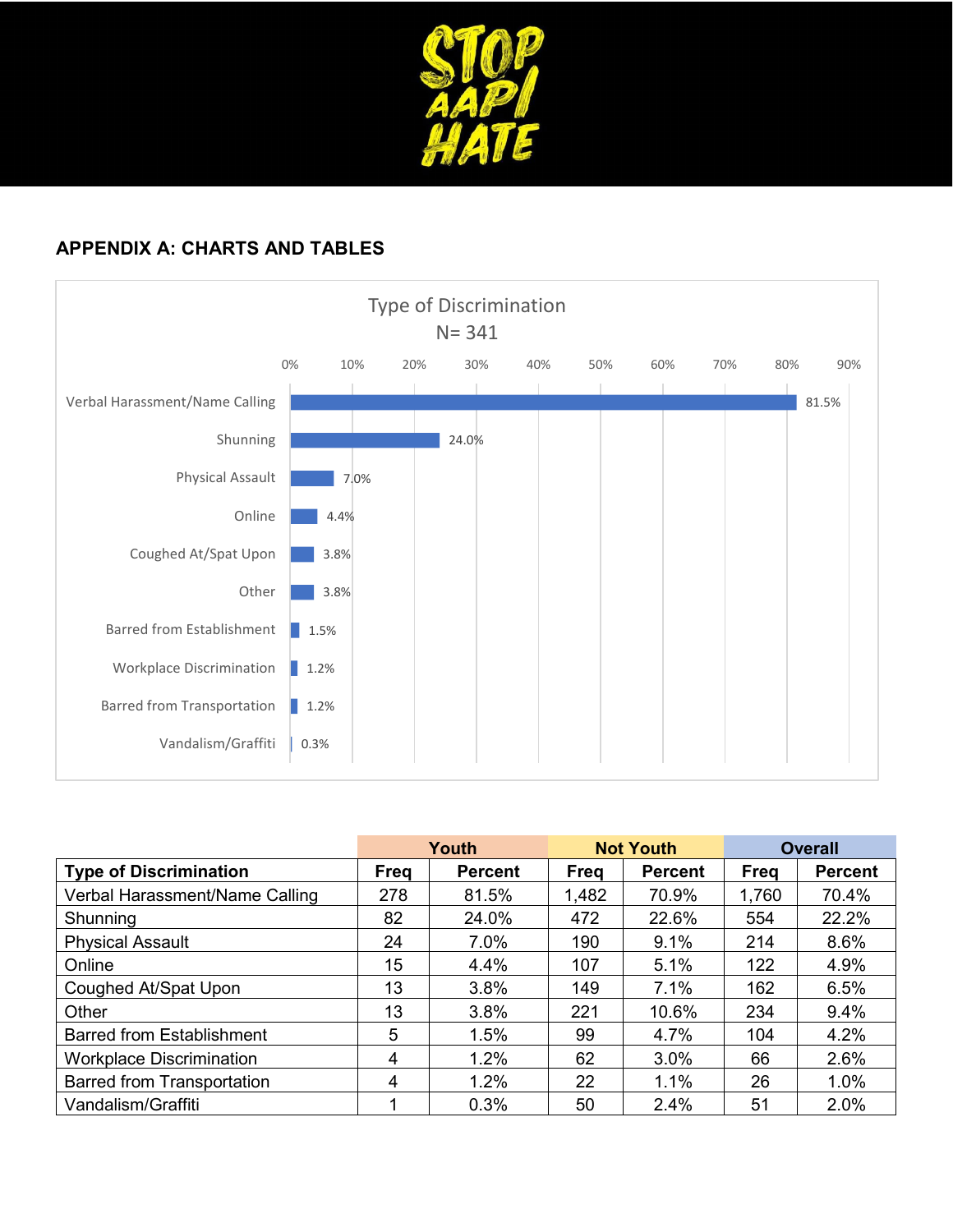



|                               | Youth |                | <b>Not Youth</b> |                | <b>Overall</b> |                |
|-------------------------------|-------|----------------|------------------|----------------|----------------|----------------|
| <b>Site of Discrimination</b> | Freq  | <b>Percent</b> | Freq             | <b>Percent</b> | <b>Freg</b>    | <b>Percent</b> |
| <b>Business</b>               | 92    | 27.0%          | 875              | 41.9%          | 967            | 38.7%          |
| <b>Public Street/Sidewalk</b> | 62    | 18.2%          | 431              | 20.6%          | 493            | 19.7%          |
| School                        | 57    | 16.7%          | 37               | 1.8%           | 94             | 3.8%           |
| Online                        | 57    | 16.7%          | 212              | 10.1%          | 269            | 10.8%          |
| <b>Public Park</b>            | 46    | 13.5%          | 235              | 11.2%          | 281            | 11.2%          |
| <b>Public Transit</b>         | 27    | 7.9%           | 199              | 9.5%           | 226            | 9.0%           |
| <b>Private Residence</b>      | 25    | 7.3%           | 216              | 10.3%          | 241            | 9.6%           |
| <b>University</b>             | 8     | 2.3%           | 41               | 2.0%           | 49             | 2.0%           |
| Place of Worship              | 4     | 1.2%           | 10               | 0.5%           | 14             | 0.6%           |
| Other                         |       | 0.3%           | 53               | 2.5%           | 54             | 2.2%           |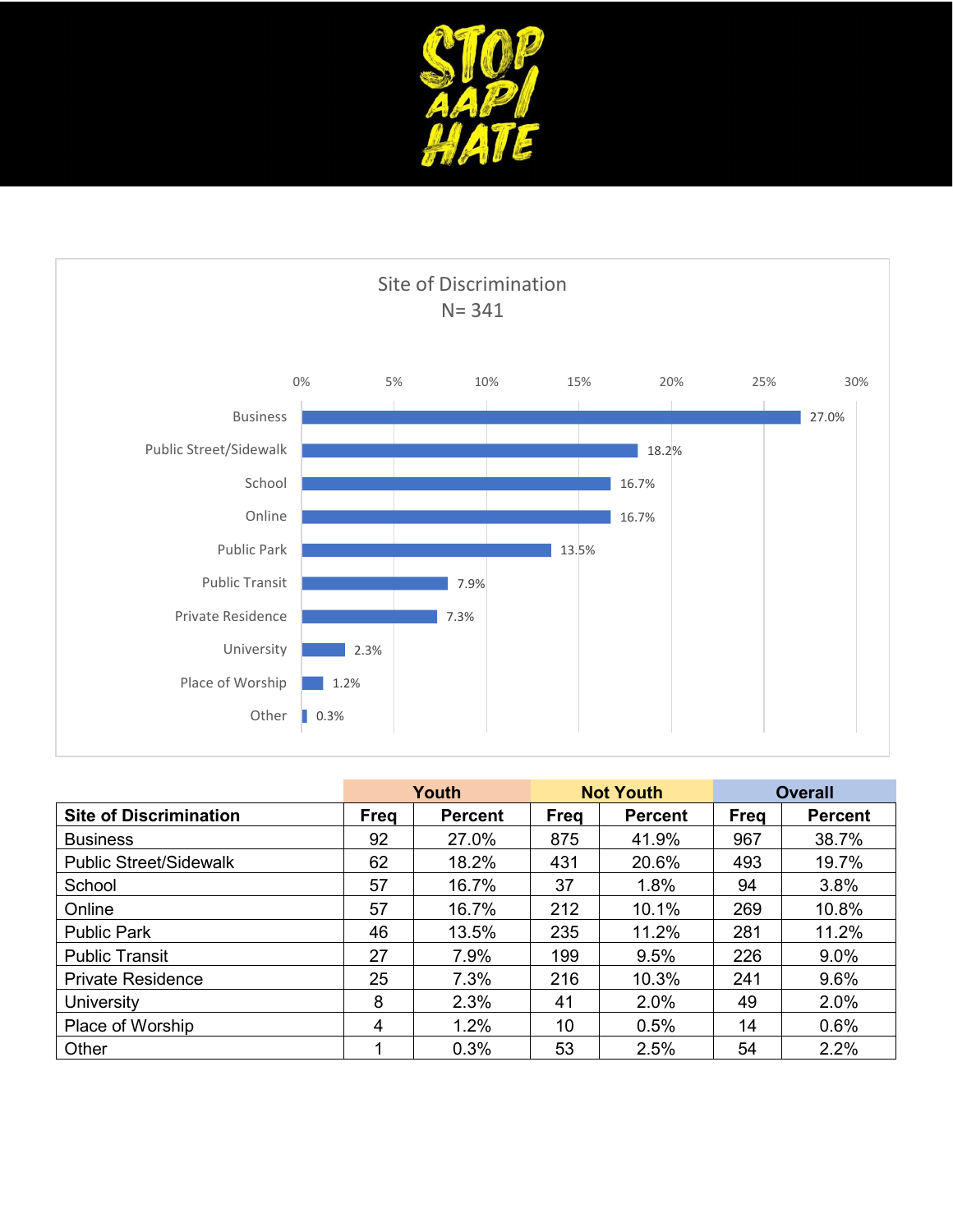



|                                  | Youth |                | <b>Not Youth</b> |                | <b>Overall</b> |                |
|----------------------------------|-------|----------------|------------------|----------------|----------------|----------------|
| <b>Reason for Discrimination</b> | Freg  | <b>Percent</b> | <b>Freg</b>      | <b>Percent</b> | Freq           | <b>Percent</b> |
| Race                             | 318   | 93.3%          | 1,939            | 92.8%          | 2,257          | 90.3%          |
| Ethnicity                        | 253   | 74.2%          | 1,457            | 69.7%          | 1,710          | 68.4%          |
| Face Mask or Clothing            | 30    | 8.8%           | 368              | 17.6%          | 398            | 15.9%          |
| Language                         | 18    | 5.3%           | 140              | 6.7%           | 158            | 6.3%           |
| Gender                           | 12    | 3.5%           | 196              | 9.4%           | 208            | 8.3%           |
| Food                             | 11    | 3.2%           | 58               | 2.8%           | 69             | 2.8%           |
| Religion                         | 3     | 0.9%           | 23               | 1.1%           | 26             | 1.0%           |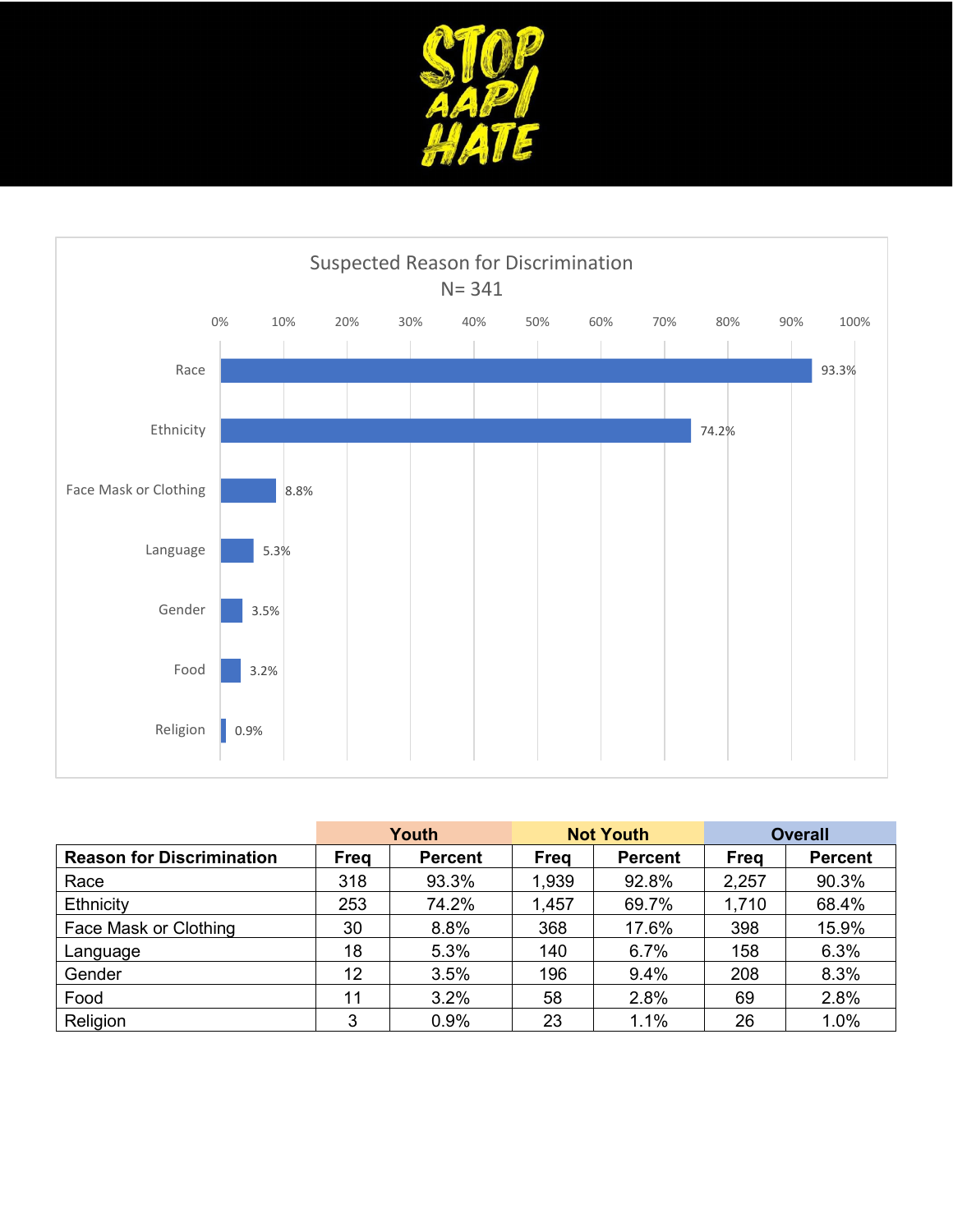



|                                     | Youth |                |       | <b>Not Youth</b> | <b>Overall</b> |                |
|-------------------------------------|-------|----------------|-------|------------------|----------------|----------------|
| <b>Gender of Respondents</b>        | Frea  | <b>Percent</b> | Frea  | <b>Percent</b>   | Freg           | <b>Percent</b> |
| Female                              | 225   | 71.0%          | 1,211 | 71.7%            | 1,436          | 69.7%          |
| Male                                | 89    | 28.1%          | 507   | 30.0%            | 596            | 28.9%          |
| <b>Trans &amp; Gender Nonbinary</b> |       | $0.9\%$        | 25    | 1.5%             | 28             | 1.4%           |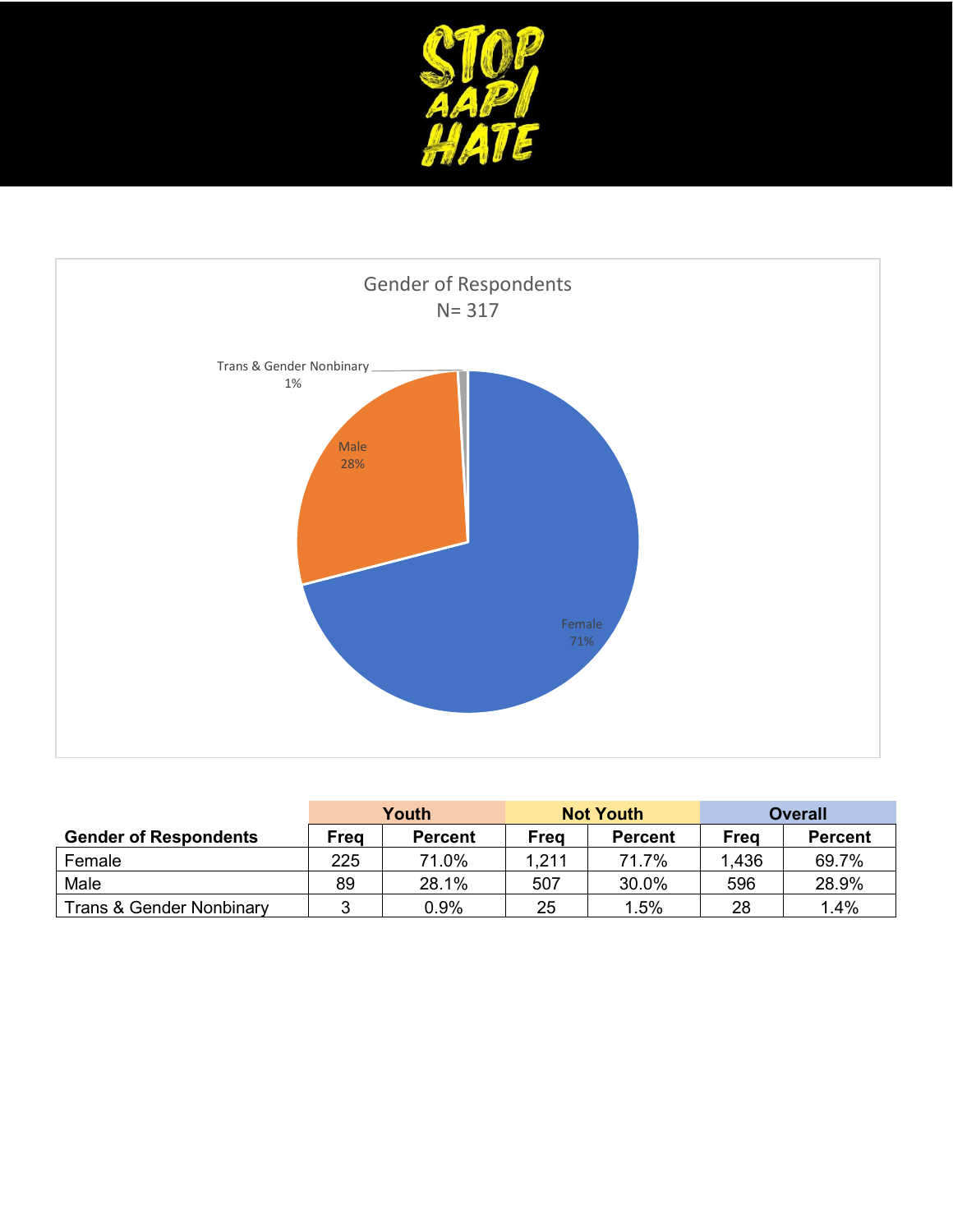



|                                 | Youth       |                | <b>Not Youth</b> |                | <b>Overall</b> |                |
|---------------------------------|-------------|----------------|------------------|----------------|----------------|----------------|
| <b>Ethnicity of Respondents</b> | <b>Freg</b> | <b>Percent</b> | Freq             | <b>Percent</b> | <b>Freg</b>    | <b>Percent</b> |
| Chinese                         | 123         | 36.1%          | 851              | 41.9%          | 974            | 39.9%          |
| Korean                          | 59          | 17.3%          | 330              | 16.2%          | 389            | 15.9%          |
| Other                           | 49          | 14.4%          | 183              | 9.0%           | 232            | 9.5%           |
| Filipinx                        | 49          | 14.4%          | 136              | 6.7%           | 185            | 7.6%           |
| Hmong                           | 41          | 12.0%          | 62               | 3.1%           | 103            | 4.2%           |
| Vietnamese                      | 30          | 8.8%           | 161              | 7.9%           | 191            | 7.8%           |
| Asian                           | 27          | 7.9%           | 261              | 12.8%          | 288            | 11.8%          |
| Japanese                        | 19          | 5.6%           | 145              | 7.1%           | 164            | 6.7%           |
| Taiwanese                       | 14          | 4.1%           | 119              | 5.9%           | 133            | 5.4%           |
| Cambodian                       | 4           | 1.2%           | 13               | 0.6%           | 17             | 0.7%           |
| Lao                             | 3           | 0.9%           | 22               | 1.1%           | 25             | 1.0%           |
| Thai                            | 3           | 0.9%           | 24               | 1.2%           | 27             | 1.1%           |
| Mixed                           | 1           | 0.3%           | 18               | 0.9%           | 19             | 0.8%           |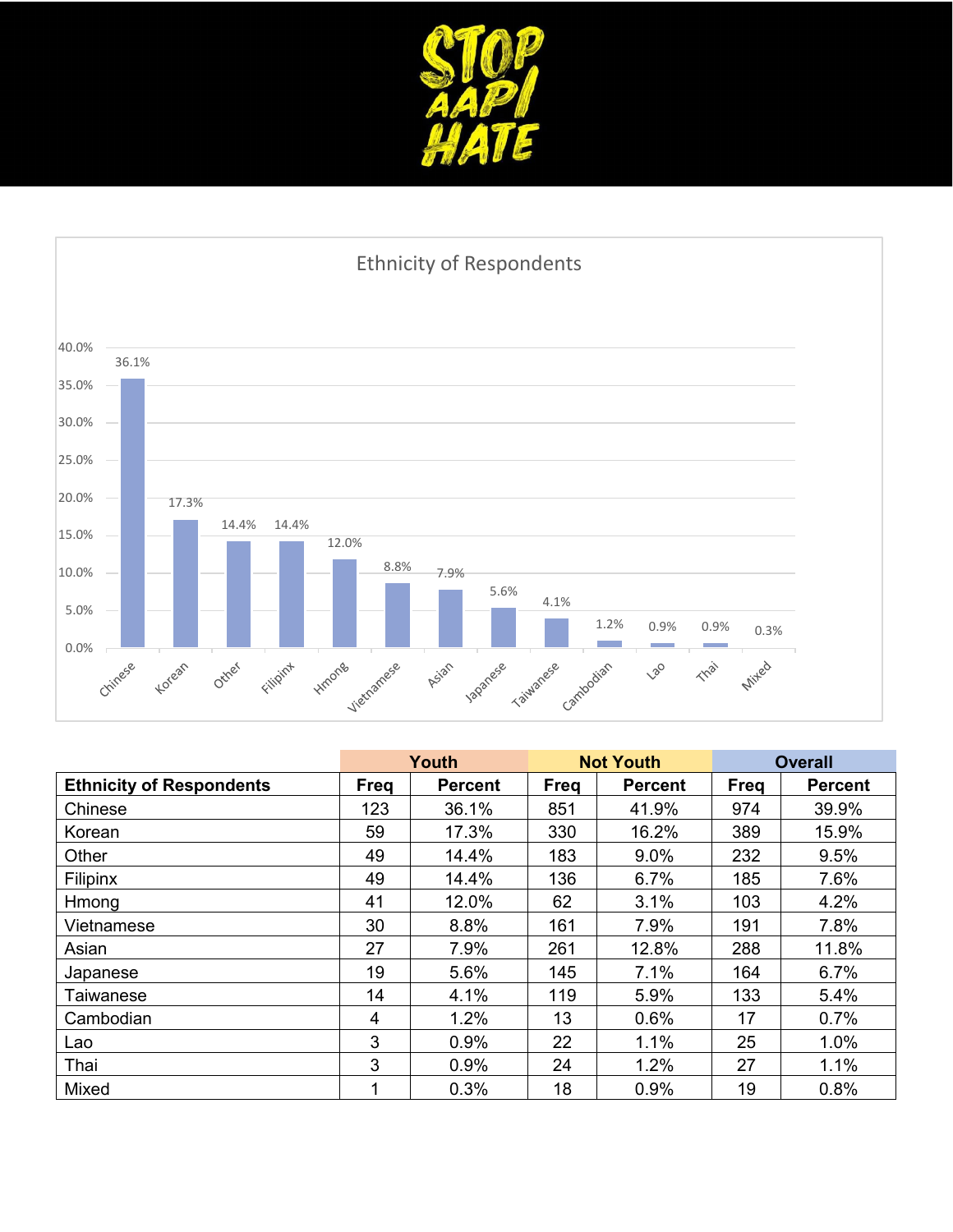

| <b>State of Respondent</b> | Freq.          | <b>Percent</b> |
|----------------------------|----------------|----------------|
| CA                         | <u>174</u>     | 52.57          |
| <u>NY</u>                  | 40             | 12.08          |
| <b>WA</b>                  | 20             | 6.04           |
| <u>TX</u>                  | 13             | 3.93           |
| IL                         | 8              | 2.42           |
| <u>NJ</u>                  | 8              | 2.42           |
| AΖ                         | $\overline{7}$ | 2.11           |
| MA                         | $\overline{7}$ | <u>2.11</u>    |
| <b>FL</b>                  | 5              | <u>1.51</u>    |
| OH                         | 5              | 1.51           |
| <b>OR</b>                  | 5              | 1.51           |
| PA                         | 5              | 1.51           |
| CO                         | $\overline{4}$ | 1.21           |
| WI                         | 4              | 1.21           |
| Other                      | 4              | 1.2            |
| CT                         | 3              | 0.91           |
| DC                         | 3              | 0.91           |
| VA                         | 3              | 0.91           |
| GA                         | $\overline{2}$ | 0.6            |
| <b>MD</b>                  | $\overline{c}$ | 0.6            |
| <b>NC</b>                  | $\overline{2}$ | 0.6            |
| HI                         | 1              | 0.3            |
| IA                         | 1              | 0.3            |
| ID                         | 1              | 0.3            |
| KY                         | 1              | 0.3            |
| MI                         | 1              | 0.3            |
| <b>MS</b>                  | 1              | 0.3            |
| <b>NE</b>                  | 1              | 0.3            |
| <b>NV</b>                  | 1              | 0.3            |
| OK                         | 1              | 0.3            |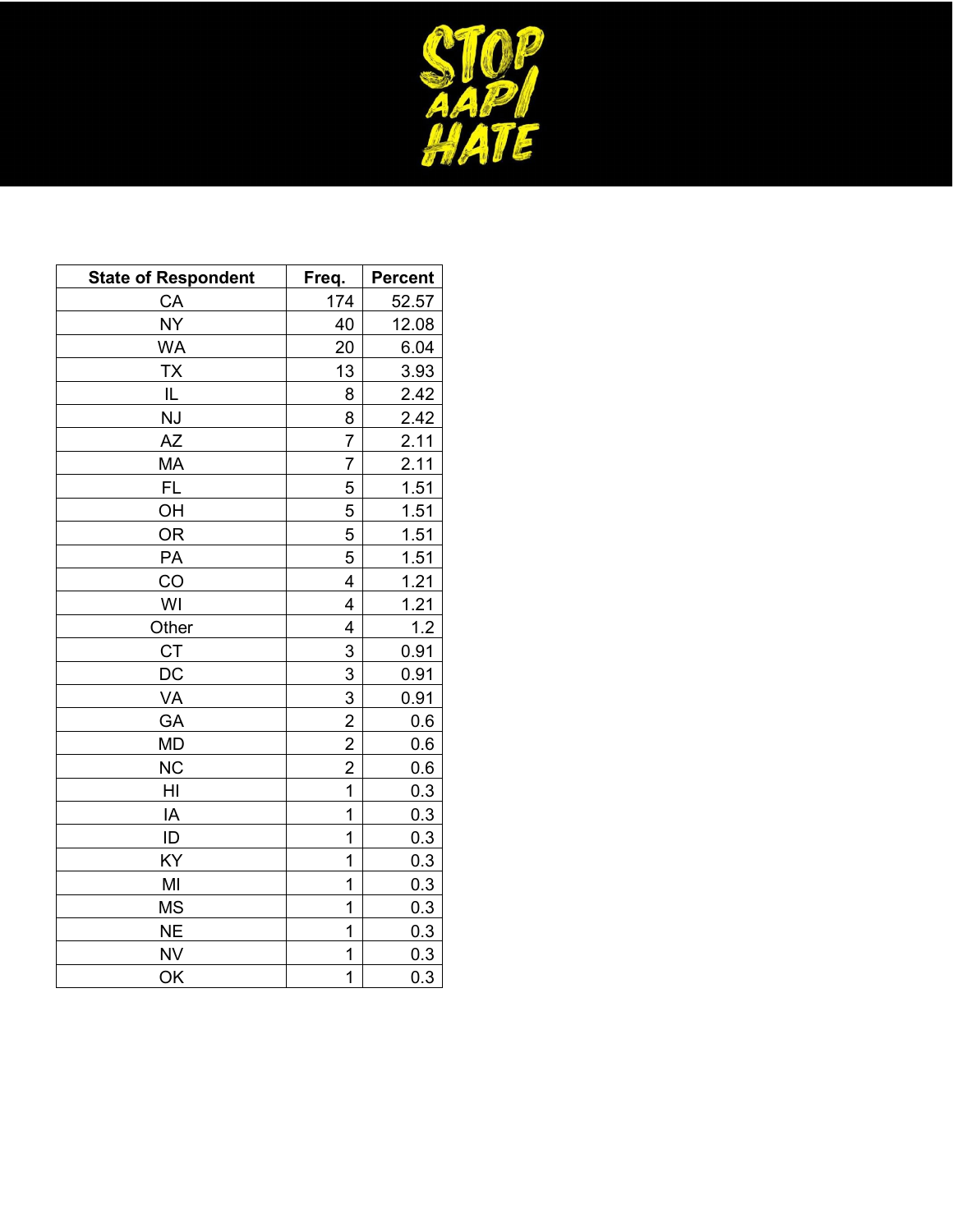



|                                                    | <b>Female</b>   |               | <b>Male</b>     |         | <b>Trans &amp; Nonbinary</b> |               |
|----------------------------------------------------|-----------------|---------------|-----------------|---------|------------------------------|---------------|
| <b>Types of Discrimination by</b><br><b>Gender</b> | <b>Frequenc</b> | <b>Percen</b> | <b>Frequenc</b> | Percen  | <b>Frequenc</b>              | <b>Percen</b> |
|                                                    |                 |               |                 |         |                              |               |
| Verbal Harassment/Name Calling                     | 186             | 71.0%         | 70              | 65.4%   |                              | 33.3%         |
| Shunning                                           | 54              | 20.6%         | 23              | 21.5%   | 2                            | 66.7%         |
| <b>Physical Assault</b>                            | 12              | 4.6%          | 9               | 8.4%    |                              | 33.3%         |
| Coughed At/Spat Upon                               | 10              | 3.8%          | 3               | 2.8%    | 0                            | $0.0\%$       |
| Other                                              | 11              | 4.2%          |                 | 0.9%    | 0                            | $0.0\%$       |
| Online                                             | 11              | 4.2%          | 4               | 3.7%    | 0                            | $0.0\%$       |
| <b>Workplace Discrimination</b>                    | $\overline{2}$  | 0.8%          | 2               | 1.9%    |                              | $0.0\%$       |
| <b>Barred from Establishment</b>                   | 3               | 1.1%          |                 | $0.0\%$ | $\Omega$                     | $0.0\%$       |
| <b>Barred from Transportation</b>                  |                 | 0.4%          | 3               | 2.8%    | 0                            | $0.0\%$       |
| Vandalism/Graffiti                                 |                 | 0.4%          |                 | $0.0\%$ |                              | $0.0\%$       |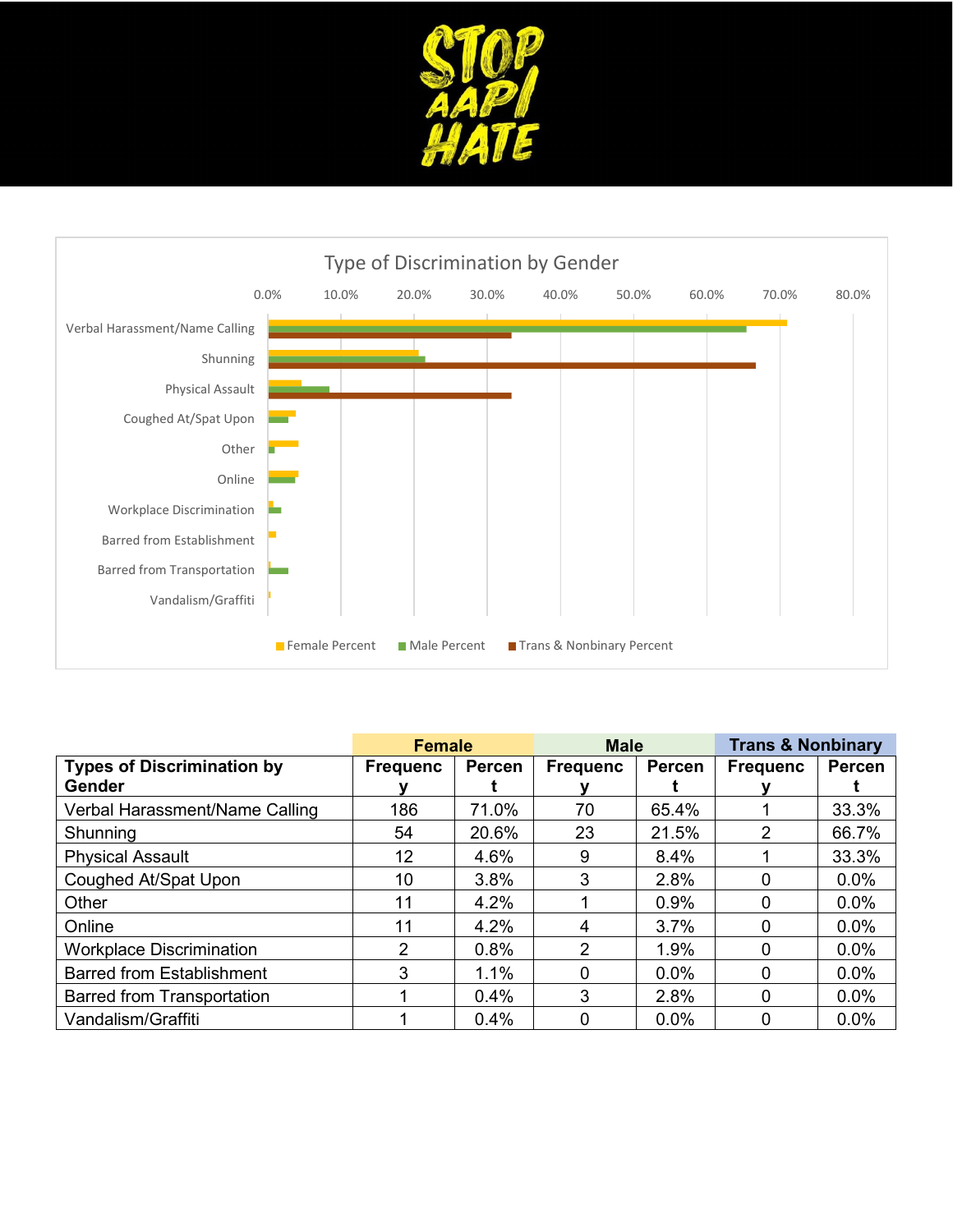![](_page_13_Picture_0.jpeg)

![](_page_13_Figure_1.jpeg)

|                                      | <b>Ages 12-18</b> |                | <b>Agea 19-20</b> |                |
|--------------------------------------|-------------------|----------------|-------------------|----------------|
| <b>Type of Discrimination by Age</b> | <b>Frequency</b>  | <b>Percent</b> | <b>Frequency</b>  | <b>Percent</b> |
| Verbal Harassment/Name Calling       | 139               | 76.4%          | 40                | 76.9%          |
| Shunning                             | 60                | 33.0%          | 12                | 23.1%          |
| <b>Physical Assault</b>              | 12                | 6.6%           | 3                 | 5.8%           |
| Coughed At/Spat Upon                 | 6                 | 3.3%           | 3                 | 5.8%           |
| Other                                | 5                 | 2.7%           | 2                 | 3.8%           |
| Online                               | 12                | 6.6%           | 3                 | 5.8%           |
| <b>Workplace Discrimination</b>      |                   | 0.5%           | 2                 | 3.8%           |
| <b>Barred from Establishment</b>     |                   | 0.5%           |                   | 0.0%           |
| <b>Barred from Transportation</b>    | ◠                 | $1.1\%$        | 2                 | 3.8%           |
| Vandalism/Graffiti                   |                   | $0.0\%$        |                   | 1.9%           |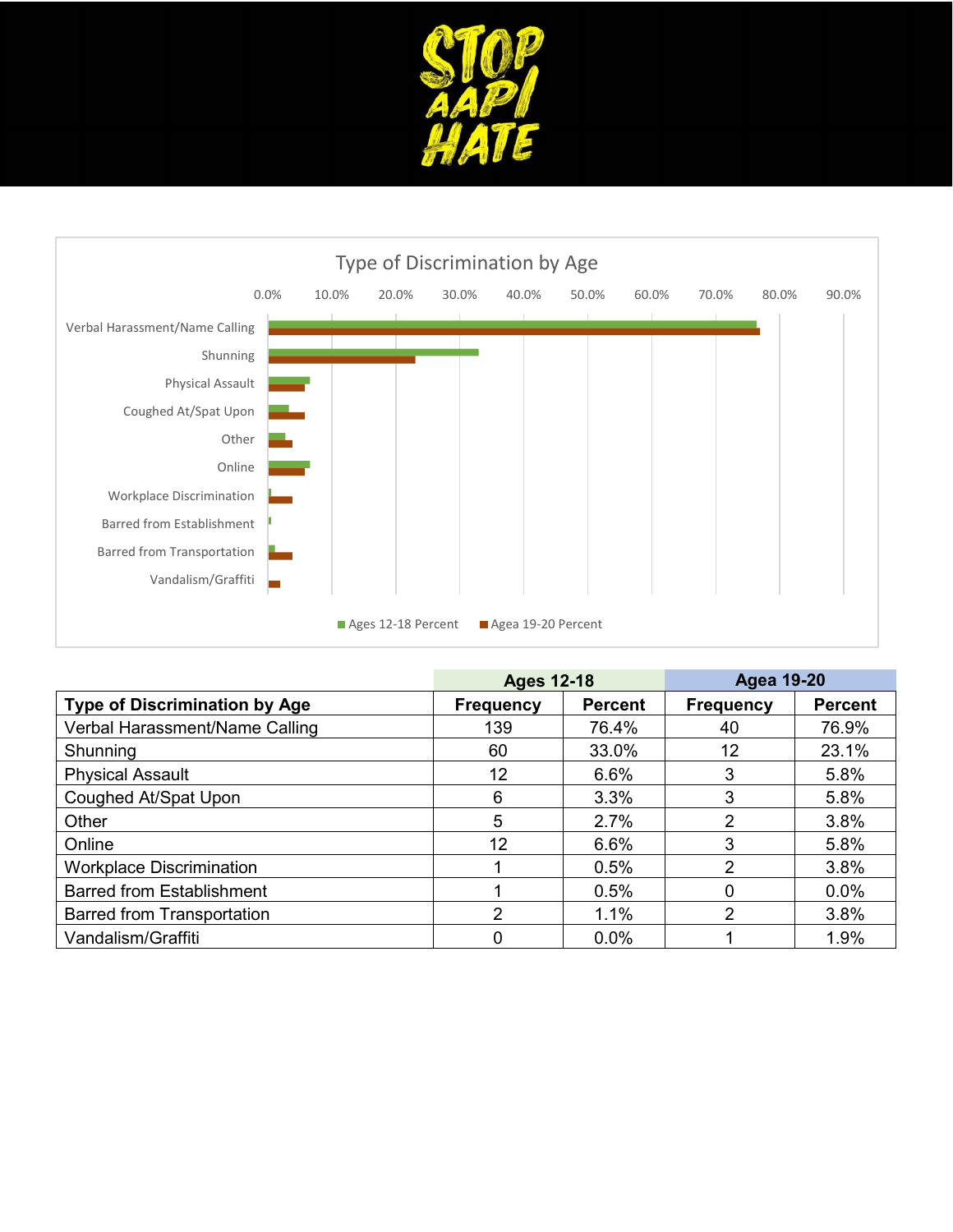![](_page_14_Picture_0.jpeg)

### **APPENDIX B: EXAMPLES OF ANTI-ASIAN HATE INCIDENTS AGAINST YOUTH**

- ONLINE **•** In the beginning stages of COVID in the U.S., my boyfriend (a white male) and his friends were harassing me. After we had not been contacting each other for months, he was sending me snaps (on the app Snapchat) of him and his friends calling me "a chink." It was clear that he was drunk but they went on about how I had the coronavirus. After that, they blocked me. (16, Daly City, CA)
	- My school had an online page where you could post anonymously. A post that stuck out was "Our entire year was ruined by the Chinese. Thank you, retards. From the non-Chinese." (16, New York, NY)

| <b>PHYSICAL</b><br><b>ASSAULT</b> | I was sprayed with a body spray by a white kid who<br>commented "the Coronavirus." Shortly thereafter, he head-<br>butted me and caused my head to strike a wall. (13, New Kent,<br>VA) |
|-----------------------------------|-----------------------------------------------------------------------------------------------------------------------------------------------------------------------------------------|
|                                   |                                                                                                                                                                                         |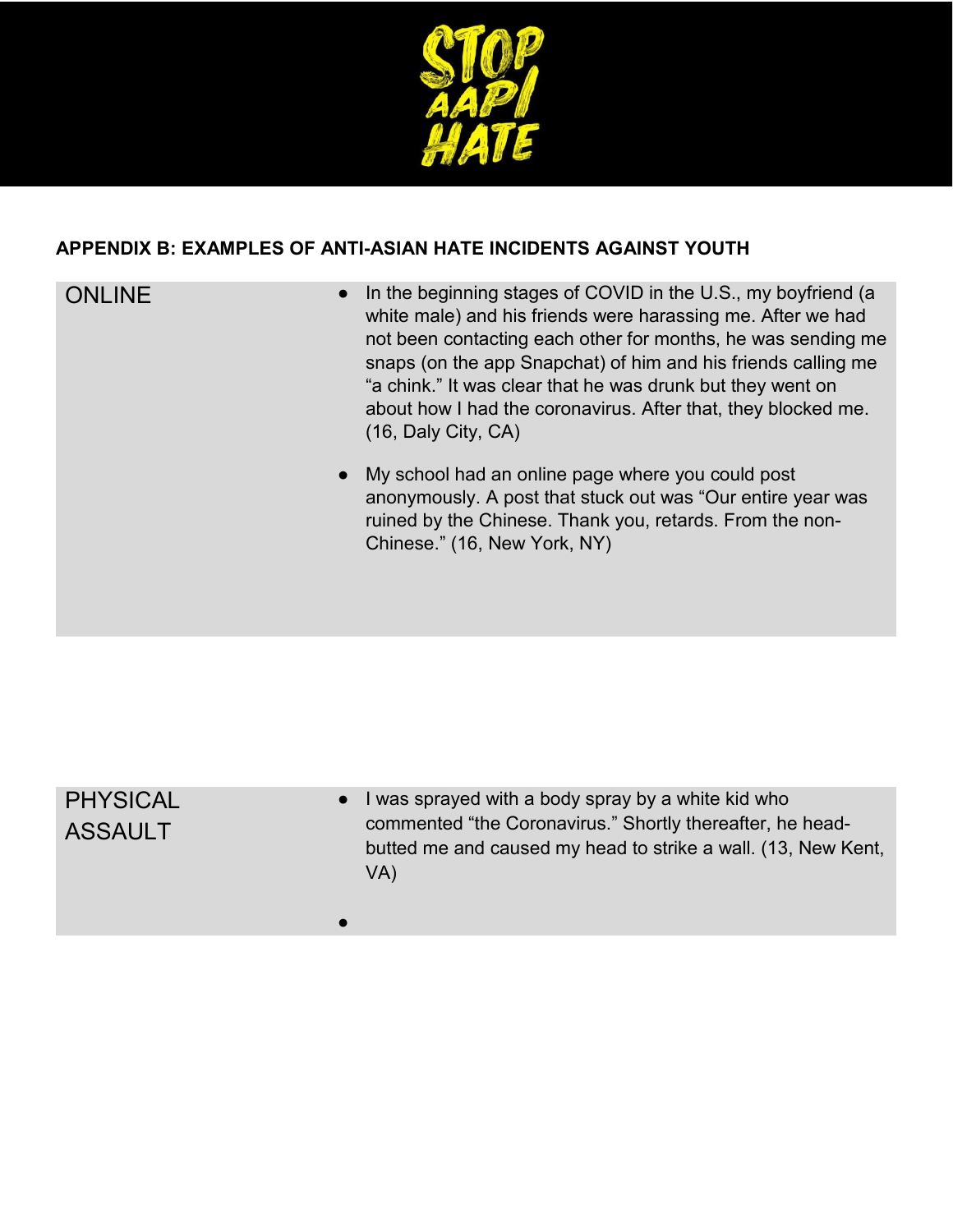![](_page_15_Picture_0.jpeg)

| <b>SHUNNING</b>                        | I was walking from my mom's car, wearing a mask and trying<br>to keep my distance from others. A middle-aged lady, not<br>wearing a mask, went to the other side of the sidewalk from<br>me and said, "Get away from me, Asian lady!" (16, Cerritos,<br>CA)<br>I was in the school bathroom and three white girls entered.                                        |
|----------------------------------------|-------------------------------------------------------------------------------------------------------------------------------------------------------------------------------------------------------------------------------------------------------------------------------------------------------------------------------------------------------------------|
|                                        | They immediately covered their face with their shirts, even<br>though they were with each other before. When I confronted<br>them about it, they said they didn't want to get the coronavirus.<br>(18, Los Altos, CA)                                                                                                                                             |
|                                        |                                                                                                                                                                                                                                                                                                                                                                   |
| <b>SPAT/COUGHED</b><br>$\bullet$<br>ON | My niece was at a [grocery store] today and this lady spat on<br>an Asian family after insulting them based on the belief that<br>coronavirus was their fault. (17, Irving, TX)                                                                                                                                                                                   |
|                                        | • Some guys from my high school whom I did not know followed<br>me home in their car. They honked very loudly at me, and<br>pulled up next to me; and when I looked up, they threw things<br>at me from their car, pretended to cough on me, said "Ching"<br>chong! You have Chinese virus!" Then, they drove away,<br>rolling up their windows. (14, Dallas, TX) |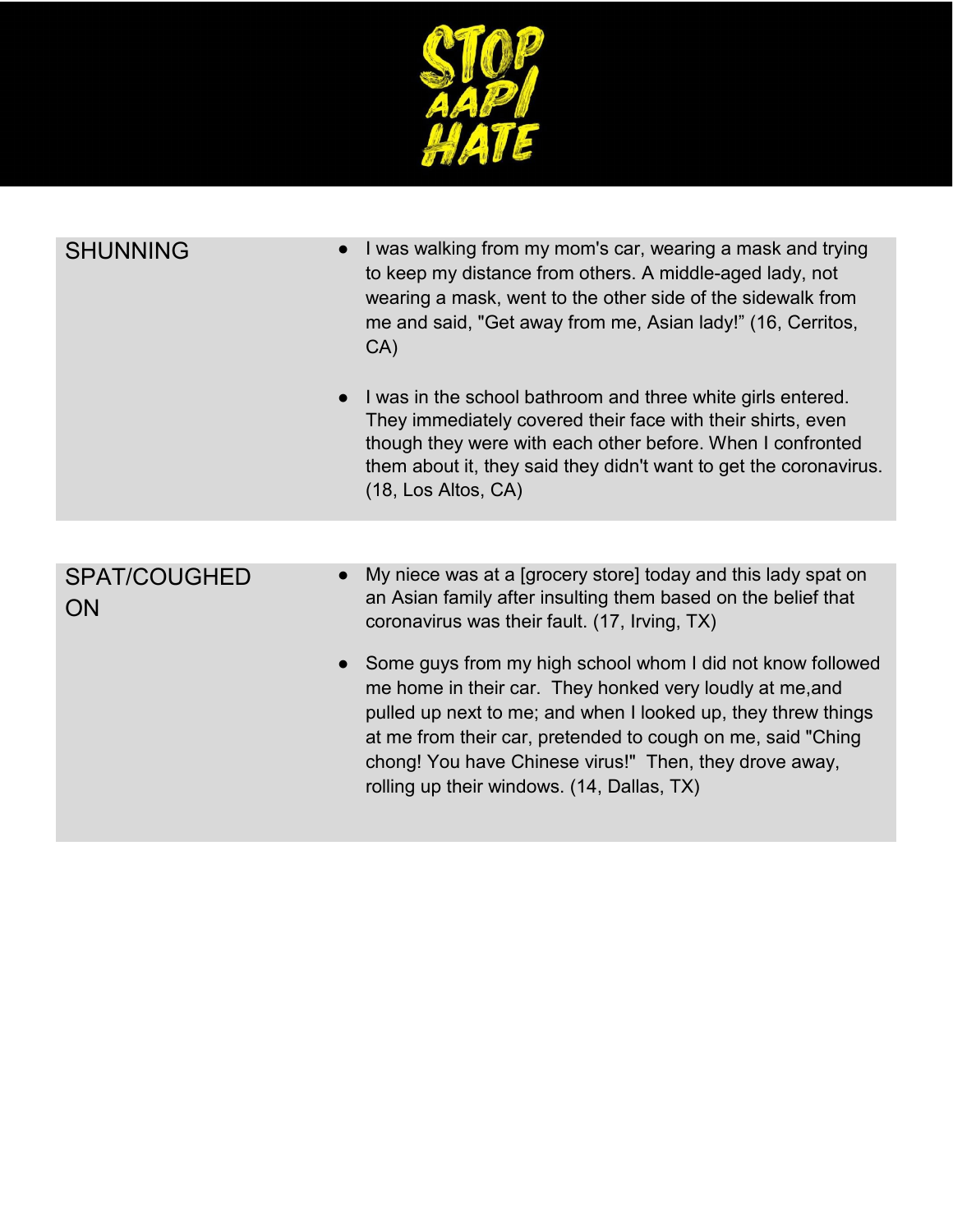![](_page_16_Picture_0.jpeg)

## VERBAL HARASSMENT

- Adult judge overseeing the middle school debate enters room, walks to the opposite side of the room, away from her assigned seat next to me and my debate partner who is from Macau and states, "Coronavirus, you know?" to those around her. The teens who heard her sit with mouth agape at the comment, in pure shock. (14, New York City, NY)
- I was checking out at the counter with my 11-yr old son. While handling my checkout, the store associate was talking on the phone with an earphone from the beginning to the end. She was looking away from me. She sounded angry and anxious. I heard her say "Those third world country people brought the virus here..." Meanwhile, she was obsessively spraying disinfectants on her hands multiple times in front of me. It was so obviously inappropriate and unprofessional because when she was with the customer right before me (I was waiting in line), she was smiling and all cheerful. (11, Beaumont, TX)